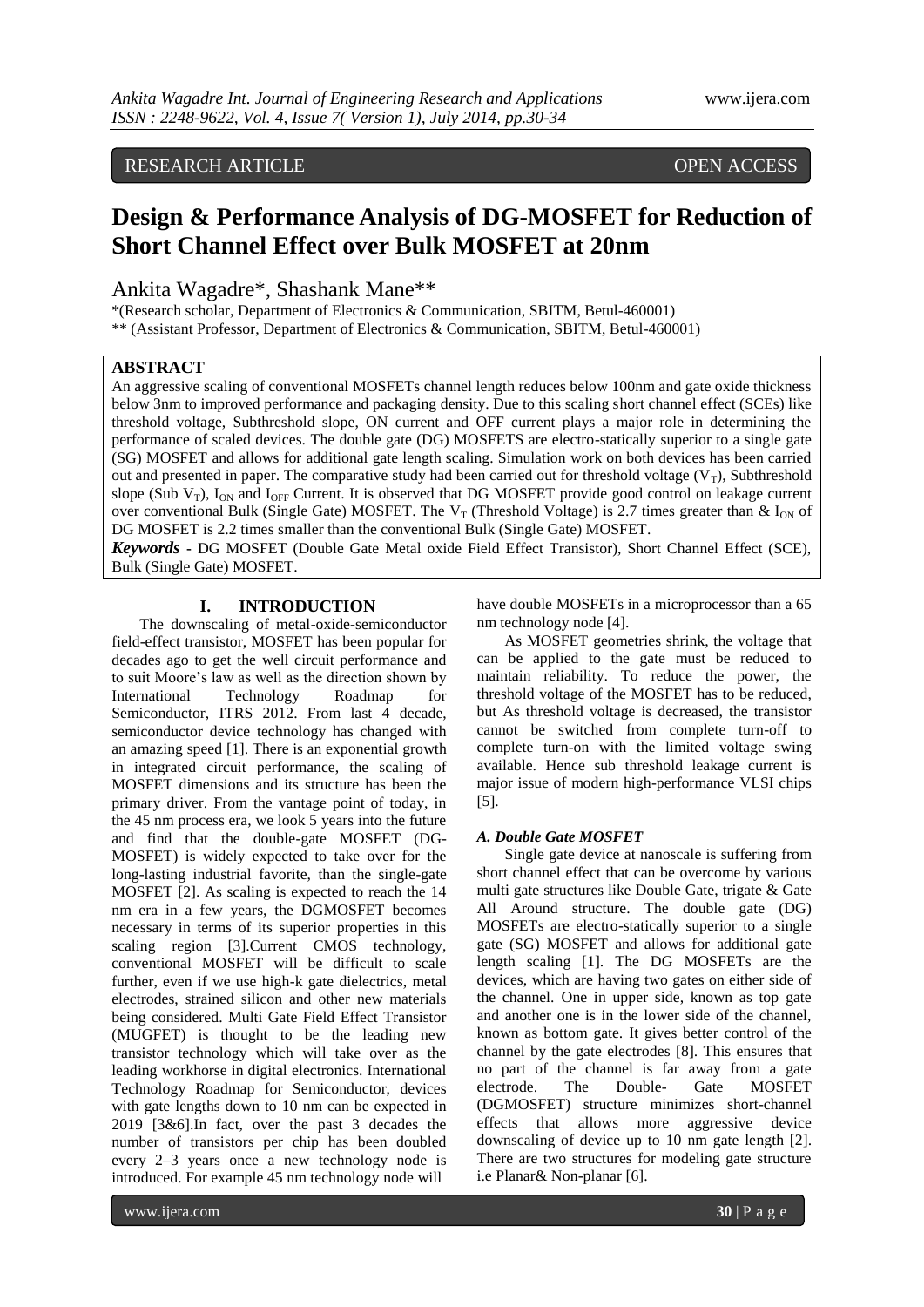

The Advantages of using planar structure is better uniformity of Silicon channel thickness & can use existing fabrication processes. Disadvantages are fabrication of back gate and gate dielectric underneath the Silicon channel is difficult & accessing bottom gate for device wiring is not easy (may impact device density).Structure shown in fig.1.



#### **Fig. 2. Schematics of a DG MOSFET with a nonplanar structure.**

The advantage of using non- planar structure (Shown in fig. 2) is the easier formation and access of both gates (wraparound gate) & increases device density. Disadvantage are channel thickness defined by lithography (poorer uniformity) front and back gates cannot be independently biased& from conventional fabrication processes [6].

As planar structure is easy to design, the DG planar structure is used for design & stimulation. The voltage applied on the gate terminals controls the electric field and determining the current flowing through the channel. Fig. 3 shows that there are two mode of operation (a) to switch both gates simultaneously (b) to switch only one and apply a bias to the second gate (this is called ("ground plane"



# **II. DESIGN OF DOUBLE GATE MOSFET (DG-MOSFET)**

For designing the proposed device and its simulation, ATLAS device simulator tool of Silvaco TCAD is used.

#### *A. Device Design*

The proposed device is Double Gate MOSFET with gate length Lg of 20nm, gate oxide thickness of 1nm, metal gate with work function explicitly set to 4.17 eV, heavily n-doped (ND=1e+21 CM-3) source and drain region, Si is the channel material with channel doped (ND=1.5e+19 CM-3) and SiO2 is the gate dielectric as per the ITRS 2012 road map. Fig.4 & Fig. 5 shows the designed DG-MOSFET in Silvaco TCAD tool.



**Fig. 4. Schematic structure of DG MOSFET with gate length of 20nm**



**Fig. 5. Two Dimensional Device Structure of DG MOSFET**

#### *B. Device Simulation*

The modeled device is simulated to obtain the output ( $I_{DS}$  versus  $V_{GS}$  curve) and ( $I_{DS}$  versus  $V_{DS}$ curve) for DG MOSFET. Furthermore, some parameters are extracted such as  $V_T$ , Sub-threshold, ON current and OFF Current.

#### *IDS- VGS characteristics*

The Two models as Shockley-Read-Hall (SRH) model and Lombardi model (CVT) are recommended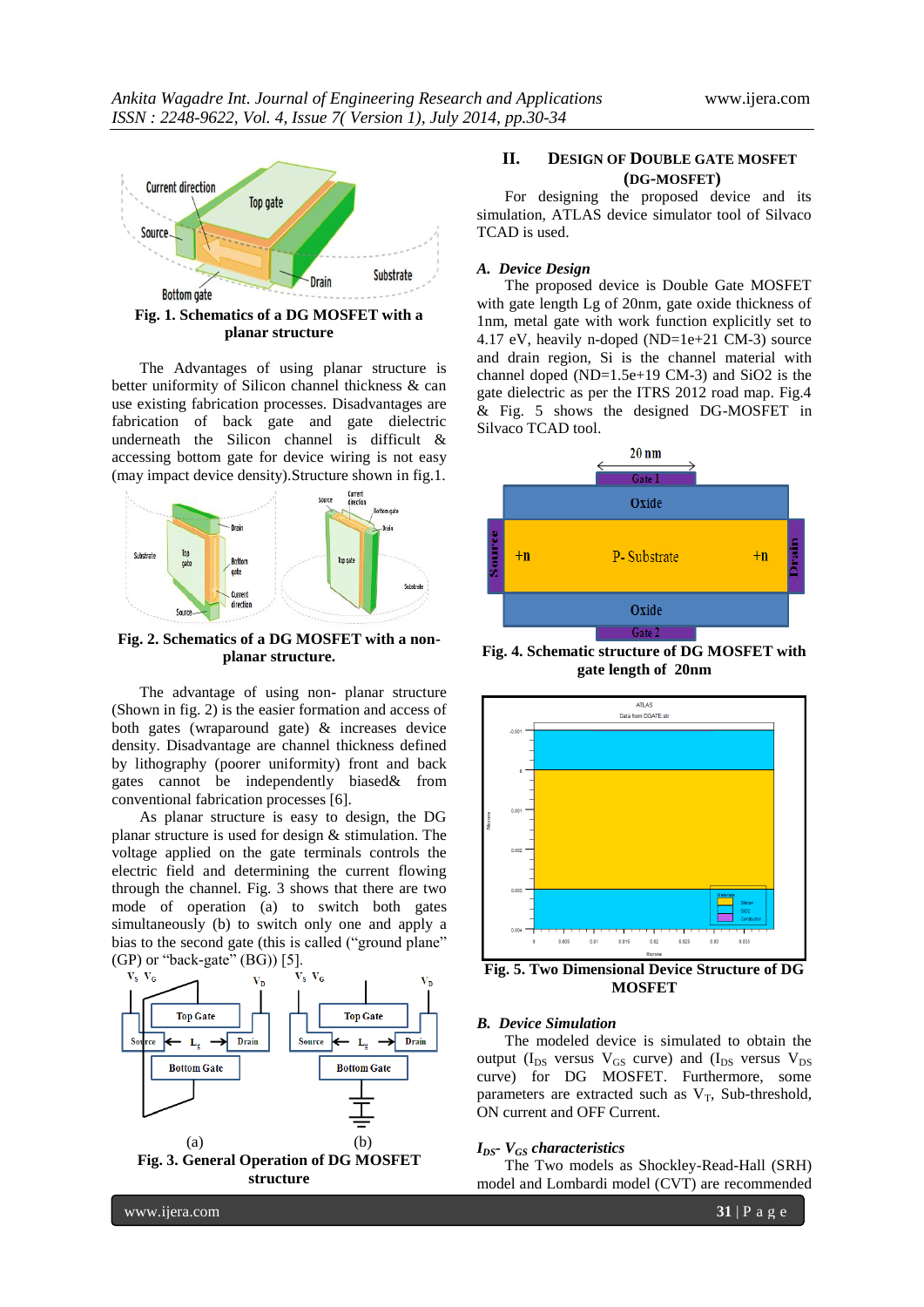for physical models for MOS type FETs. For mathematical simulation calculation model, the program select model NEWTON and GUMMEL with maximum trap 4. To generate  $I_{DS}$  versus  $V_{GS}$ characteristics curve, it is done by obtaining solutions at each step bias points first and then solving over the swept bias variable at each stepped point.  $V_{DS}$  value are obtained with  $V_{GS} = 1.0$  V. The outputs from these solutions are saved in .log file (solution file). For each drain bias, ... log file is loaded and ramped the gate voltage is performed. The drain voltage  $(V_{DD})$  is set to 0.1 V while gate voltage  $(V_{GS})$  is ramped from0 V to 1.0 V by a voltage step of 0.1V. Finally, one  $I_{DS}$ -  $V_{GS}$  curves are overlaid using Tony Plot as shown in fig. 6. DG MOSFET.  $V_{DD} = 0.1$  V was chosen to see the current at conduction (inversion layer exists), but at low electric field.



**Fig. 6. Transfer characteristics for DG MOSFET**  with  $L = 20$  nm for  $V_{DD} = 0.1$  V, tox= 1 nm



Fig. 7. I<sub>DS</sub> versus V<sub>DS</sub> of DG MOSFET parameter **for**  $V_{GS}$ **=0V,**  $V_{GS}$ **=0.5V &**  $V_{GS}$ **=1.0V** 

 $I_{DS}$  versus  $V_{DS}$  curves is shown in fig. 7. For DG MOSFET, gate voltage  $(V_{GS})$  is set 0V, 0.5V & 1.0 V while drain voltage  $(V_{DS})$  is ramped from 0 V to 1.0 V by a voltage step of 0.1 V.

#### *Sub threshold voltage, IOFF & ION Current.*

It is important to extract is to determine the threshold voltage,  $V_T$  the value of gate voltage when transistor start "ON" and to investigate the ratio of onoff current,  $I_{ON}/I_{OFF}$ .  $V_T$  is extracted when  $I_{DS}$  is minimum value where the Dirac point as inversion point from hole conductance change to electron conductance. It is also can determine when transconductance, gm  $(V_{GS})$  is equal to zero. Thus,  $V_T$  is extracted when  $V_{DD}$  equal to 0.1V while gate voltage is ramped from 0 V to 1.0 V by a voltage step of 0.1 V.

Transistor off-state current,  $I_{\text{OFF}}$  is the drain current when the gate-to-source voltage is zero ( $V_{GS}=0$ V). There are many factor can influent  $I_{OFF}$ such as  $V_T$ , channel physical dimensions, channel / surface doping profiles, drain / source junction depth, gate oxide thickness and  $V_{DD}$ . The other current that flows between source and drain when transistor is in the on-state, is called  $I_{ON}$  which defined as maximum value of  $I_{DS}$ . Since the current is related to  $V_T$ , thus this study also implements the formula to find the exact value for  $I_{ON}$ ,  $V_{GS}-V_T = 1V$  as in conventional MOSFET. Thus here takes value of  $I_{ON}$  at bias  $V_{DD}$ =0.1 V and  $V_{GS}$  equal to 1.0V (maximum range).  $V_T$  is 0.107 V for  $V_{DD} = 0.1$  V  $I_{OFF}$  is 0.198 nA for  $V_{DD} = 0.1$  V

 $I_{ON}$  is 602 µA for  $V_{DD} = 0.1$  V for DG MOSFET.

## **III. DESIGN OF SINGLE GATE MOSFET (SG MOSFET)**

For designing the proposed device and its simulation, ATLAS device simulator tool of Silvaco TCAD is used.

#### *A. Device Design*

The proposed device is Single Gate MOSFET with gate length Lg of 20nm, gate oxide thickness of 1nm, metal gate with work function explicitly set to 4.17 eV, heavily n-doped (ND=1e+20 CM-3) source and drain region, Si is the channel material with channel doped (ND=2.5e+19 CM-3) and SiO2 is the gate dielectric as per the ITRS 2012 road map. Fig. 8 & Fig. 9 shows the designed SG-MOSFET in Silvaco TCAD tool.



**Fig.8 . Schematic structure of SG MOSFET with gate length of 20nm**

www.ijera.com **32** | P a g e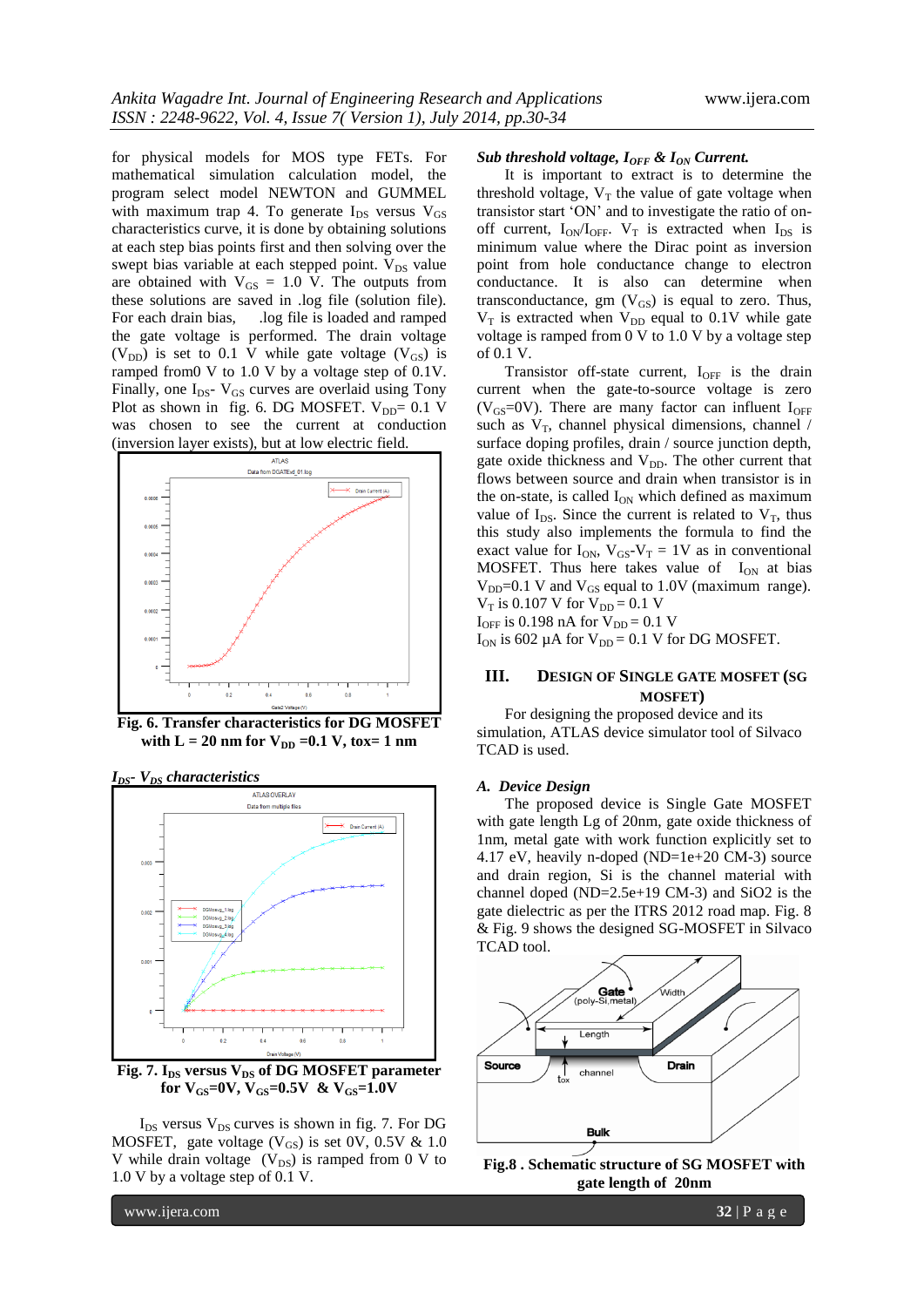

**Fig. 9. Two Dimensional Device Structure of SG MOSFET**

#### *B. Device Simulation*

The modeled device is simulated to obtain the output ( $I_{DS}$  versus  $V_{GS}$  curve) and ( $I_{DS}$  versus  $V_{DS}$ curve) for SG MOSFET. Furthermore, some parameters are extracted such as  $V_T$ , Sub-threshold, ON current and OFF Current.

#### *IDS- VGS characteristics*

The Two models as Shockley-Read-Hall (SRH) model and Lombardi model (CVT) are recommended for physical models for MOS type FETs. For mathematical simulation calculation model, the program select model NEWTON and GUMMEL with maximum trap 4. To generate  $I_{DS}$  versus  $V_{GS}$ characteristics curve, it is done by obtaining solutions at each step bias points first and then solving over the swept bias variable at each stepped point.  $V_{DS}$  value are obtained with  $V_{GS} = 1.0$  V. The outputs from these solutions are saved in .log file (solution file). For each drain bias, .log file is loaded and ramped the gate voltage is performed. The drain voltage (V<sub>DD</sub>) is set to 0.1 V while gate voltage (V<sub>GS</sub>) is ramped from0 V to 1.0 V by a voltage step of 0.1V. Finally, one  $I_{DS}$ -  $V_{GS}$  curves are overlaid using Tony Plot as shown in fig. 10. SG MOSFET.  $V_{DD} = 0.1$  V was chosen to see the current at conduction (inversion layer exists), but at low electric field.



**Fig. 10. Transfer characteristics for SG MOSFET**  with  $L = 20$  nm for  $V_{DD} = 0.1$  V, tox= 1 nm





**Fig.11. IDS versus VDS of SG MOSFET parameter for VGS=0V, VGS=0.5V & VGS=1.0V**

 $I_{DS}$  versus  $V_{DS}$  curves is shown in fig. 11. For SG MOSFET, gate voltage  $(V_{GS})$  is set 0V, 0.5V & 1.0 V while drain voltage  $(V_{DS})$  is ramped from 0 V to 1.0 V by a voltage step of 0.1 V.

#### *Sub threshold voltage, I<sub>OFF</sub> & I<sub>ON</sub> Current.*

It is important to extract is to determine the threshold voltage,  $V_T$  the value of gate voltage when transistor start "ON" and to investigate the ratio of onoff current,  $I_{ON}/I_{OFF}$ . V<sub>T</sub> is extracted when  $I_{DS}$  is minimum value where the Dirac point as inversion point from hole conductance change to electron conductance. It is also can determine when transconductance, gm  $(V_{GS})$  is equal to zero. Thus,  $V_T$  is extracted when  $V_{DD}$  equal to 0.1V while gate voltage is ramped from 0 V to 1.0 V by a voltage step of 0.1 V.

Transistor off-state current,  $I_{OFF}$  is the drain current when the gate-to-source voltage is zero ( $V_{GS}$ =0V). There are many factor can influent  $I_{OFF}$ such as  $V_T$ , channel physical dimensions, channel / surface doping profiles, drain / source junction depth, gate oxide thickness and  $V_{DD}$ . The other current that flows between source and drain when transistor is in the on-state, is called  $I_{ON}$  which defined as maximum value of  $I_{DS}$ . Since the current is related to  $V_T$ , thus this study also implements the formula to find the exact value for  $I_{ON}$ . Thus here takes value of  $I_{ON}$  at bias  $V_{DD}=0.1$  V and  $V_{GS}$  equal to 1.0V (maximum range).

 $V_T$  is 0.289 V for  $V_{DD} = 0.1$  V

 $I_{OFF}$  is 0.198 nA for  $V_{DD} = 0.1$  V

 $I_{ON}$  is 270 µA for  $V_{DD} = 0.1$  V for SG MOSFET.

#### **IV. RESULT**

Both structure of SG MOSFET and DG MOSFET has designed in silvaco TCAD tool at 20 nm and results has presented. The comparative results are shown in table 1 for  $V_T$ , Sub Vt slope,  $I_{OFF}$ &  $I_{ON}$  for  $V_{DD}=0.1$  V. From table it is clear that DG